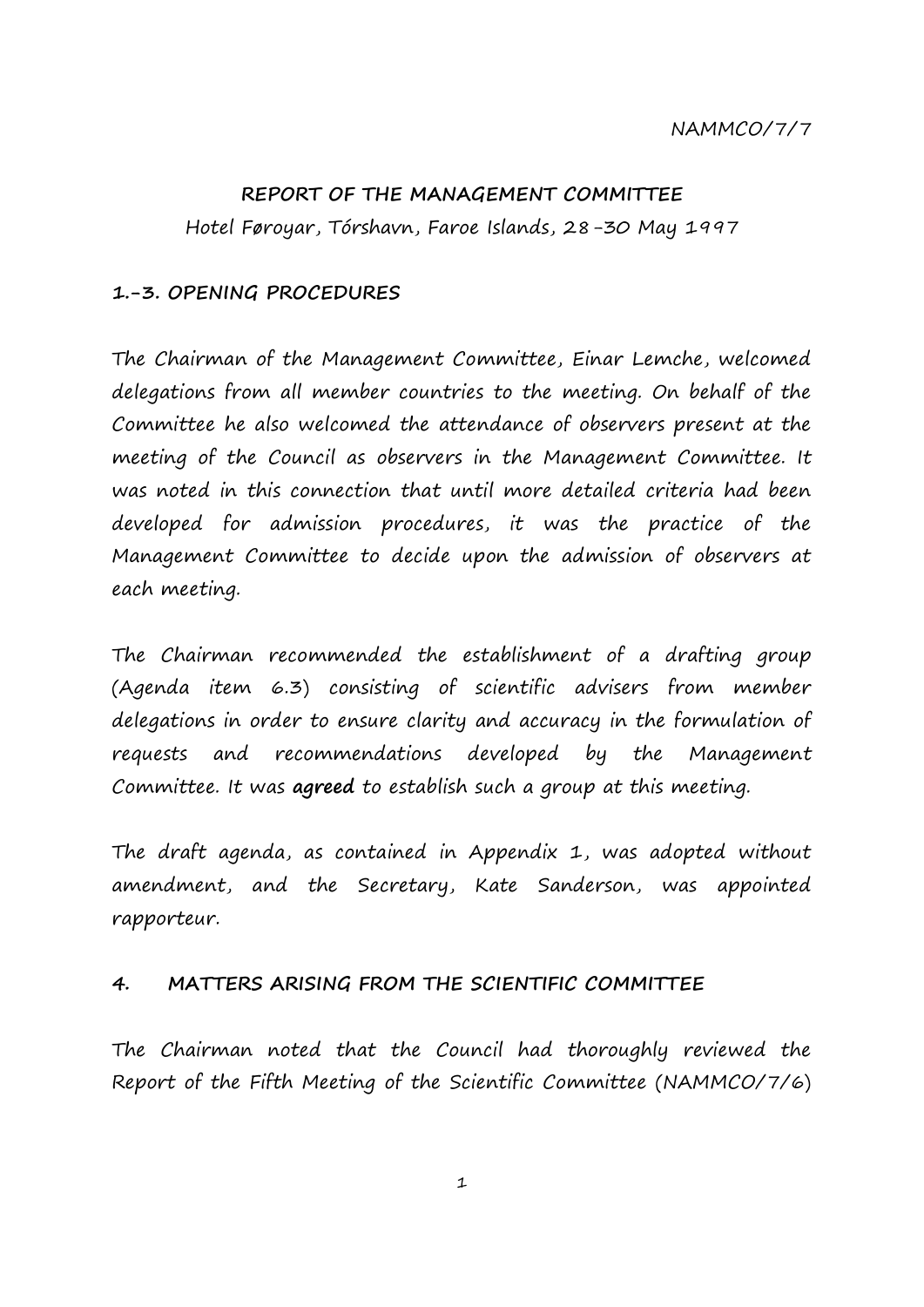and had endorsed a number of recommendations for further research related to its findings.

In this connection the Chairman also referred to agenda items 5 and 6, where matters arising from the Scientific Committee are also dealt with in relation to proposals for conservation and management (item 5), or as recommendations for further scientific research (item 6).

With respect to the Central North Atlantic minke whale stock, the Management Committee noted the revised abundance estimate of 72,000 for this stock as the best available. The Management Committee further noted the progress made so far by the Scientific Committee in addressing the requested assessment of the status of the stock, and commended their efforts to complete the work as soon as possible. The Management Committee looks forward to receiving the results of this work when they become available and if the Council so decides.

## **5. PROPOSALS FOR CONSERVATION AND MANAGEMENT**

## **5.1 Earlier proposals**

The Committee reviewed earlier proposals and conclusions made with respect to stocks and species for which the Council has requested advice (see Appendix 2). The Chairman requested comments and any new information member countries may wish to provide on developments regarding these earlier conclusions.

## Northern bottlenose whales (Appendix 2, item 1):

The Faroe Islands informed the Management Committee that with respect to northern bottlenose whales, no changes had yet been made to existing Faroese management policies for this species in Faroese waters.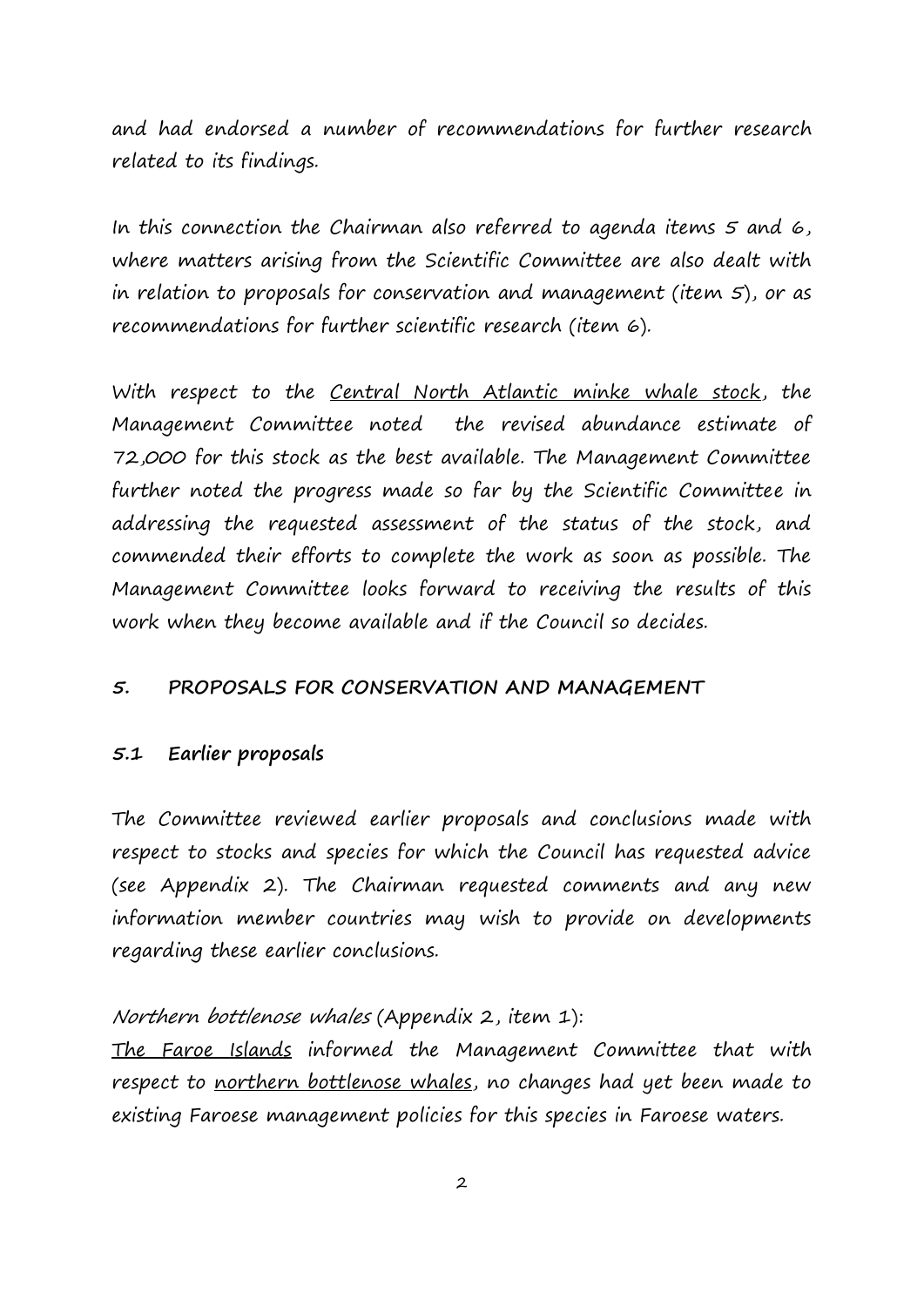Atlantic walrus (Appendix 2, item 2):

With respect to the Atlantic walrus, Greenland informed the Management Committee of developments in implementing legislation in Greenland with the view to further reducing the level of walrus catches in West Greenland. Further to information provided to the Management Committee at its last meeting (see NAMMCO Annual Report 1996, p. 80), Greenland reported that new regulations were currently being finalised which would further limit catches of walruses on the west and east coasts of Greenland, and which included the establishment of protected areas.

Ringed seals (Appendix 2, item  $3$ ) - see under 6.2.1 ii).

Harp seals in the Northwest Atlantic (Appendix 2, item 4): With respect to harp seals in the Northwest Atlantic, the Management Committee noted the increased catches of harp seals in Canada in 1996 and 1997 and that the combined catches in Canada and Greenland now approximate the estimated replacement yield.

Hooded seals in the Northwest Atlantic (Appendix 2, item 5): With respect to **hooded seals in the Northwest Atlantic**, the Management Committee noted that the Scientific Committee had nothing new to add to information reviewed at its last meeting. The catch of hooded seals in Canada was approximately 25,000 in 1996.

Finally, it was **agreed** that in the future, an updated list of proposals for conservation and management made by the Management Committee should be prepared in advance of each meeting for the reference of delegates and for subsequent inclusion as an appendix to the final report of the Management Committee (Appendix 2).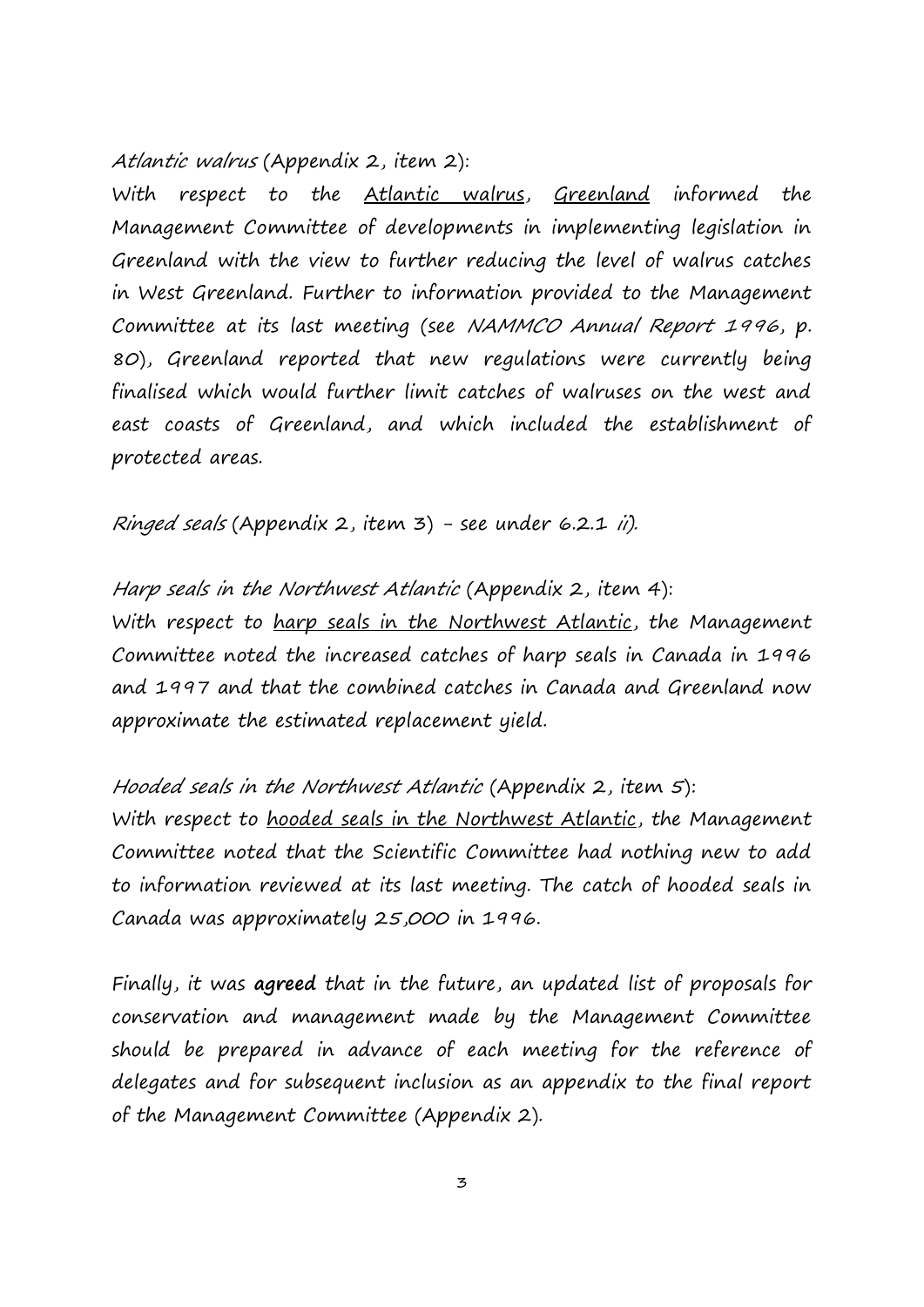## **5.2 New proposals**

## Long-finned pilot whales

The Faroe Islands informed the Management Committee of their wish to continue to utilise pilot whales in an opportunistic manner as has been done for centuries. Catches of pilot whales may vary from year to year and total allowable catches are not considered appropriate for this form of hunt. In some years catches may exceed 2,000 whales, and in other years they may be much smaller, while the average annual catch since 1971 (1971-96) has been c. 1,400.

The Management Committee noted the findings and conclusions of the Scientific Committee, through its review of the ICES Study Group Report and the analysis of data from NASS-95 with respect to the status of long-finned pilot whales in the North Atlantic (see NAMMCO/7/6 pp. 13-17), which also confirmed that the best available abundance estimate of pilot whales in the Central and Northeast Atlantic is 778,000. With respect to stock identity it was noted that there is more than one stock throughout the entire North Atlantic, while the two extreme hypotheses of i) a single stock across the entire North Atlantic stock, and ii) a discrete, localised stock restricted to Faroese waters, had been ruled out.

The Management Committee further noted the conclusions of the Scientific Committee that the effects of the drive hunt of pilot whales in the Faroe Islands have had a negligible effect on the population, and that an annual catch of 2,000 individuals in the eastern Atlantic corresponds to an exploitation rate of 0.26%.

Based on the comprehensive advice which had now been provided by the Scientific Committee to requests forwarded from the Council, the

4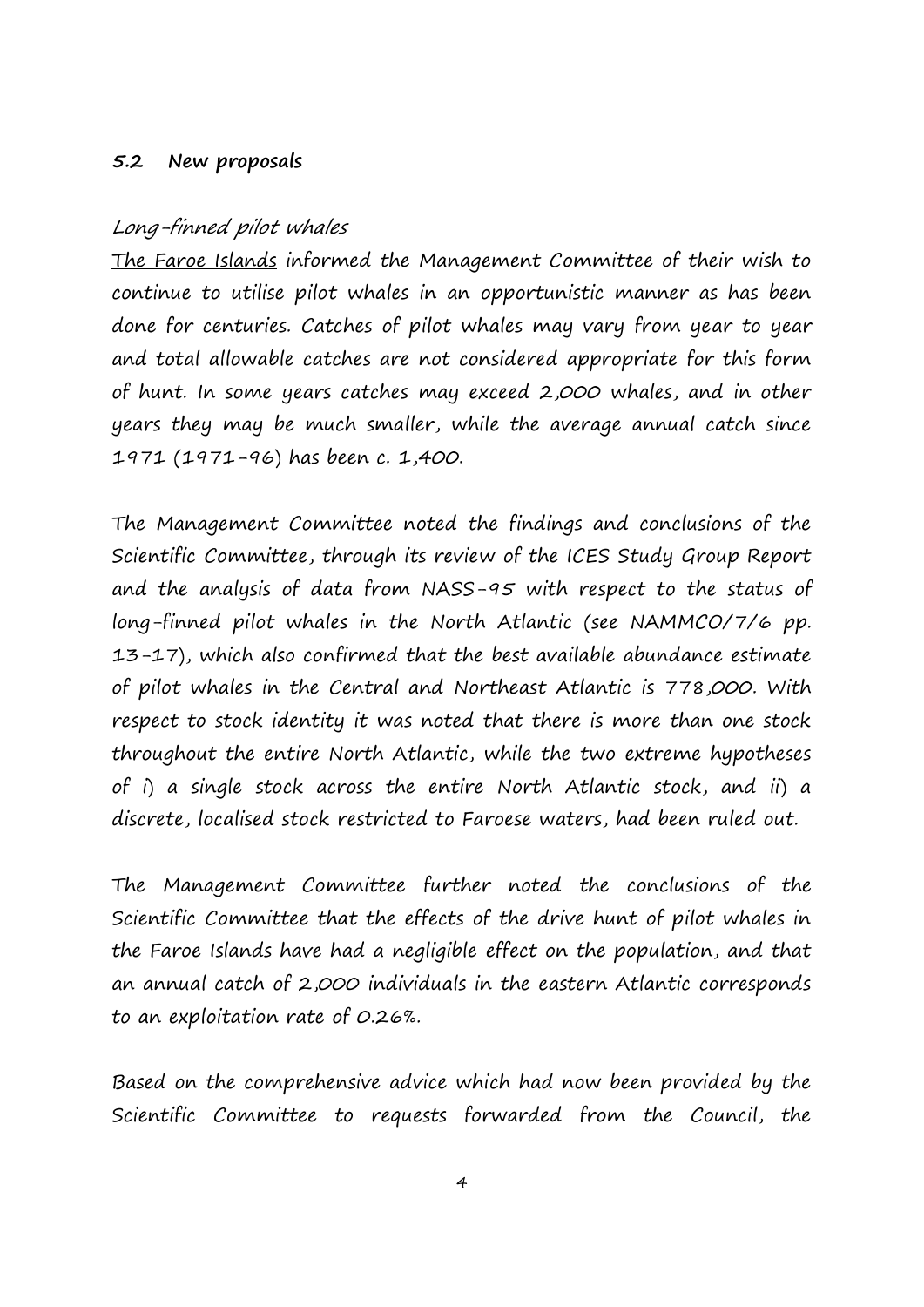Management Committee **concluded** that the drive hunt of pilot whales in the Faroe Islands is sustainable.

## **6. RECOMMENDATIONS FOR SCIENTIFIC RESEARCH**

## **6.1 Former recommendations**

## i) Harp and hooded seals

With respect to the Council's request for advice on harp and hooded seals (see NAMMCO Annual Report 1996:132-33), the Management Committee noted that at its 1996 meeting, the Scientific Committee had reviewed the latest information on the Northwest Atlantic stocks of these species (see also above under  $5.1$ ), but that a number of issues regarding the status of stocks of hooded seals in the Greenland Sea and harp seals in the Greenland, Barents and White Seas still remained to be addressed.

It was noted that at its Copenhagen meeting in August/September 1997, the Joint ICES/NAFO Working Group on harp and hooded seals will in particular address the status of the harp seals stock in the Greenland Sea and the Barents and White Seas and the hooded seal stock in the Greenland Sea. The ecological role of these stocks will also be discussed. Aware that aerial surveys have been carried out in 1997 to assess both the Greenland Sea hooded seal stock and the Barents/White Sea harp seal stock, updated abundance estimates for these two stocks are expected. An updated stock estimate for the Barents/White Sea stock of harp seals will make it possible to establish a more reliable estimate of the annual food consumption of this stock. Current knowledge about the feeding habits of harp and hooded seals in the Greenland Sea are, however, insufficient to facilitate calculation of food consumption of these stocks.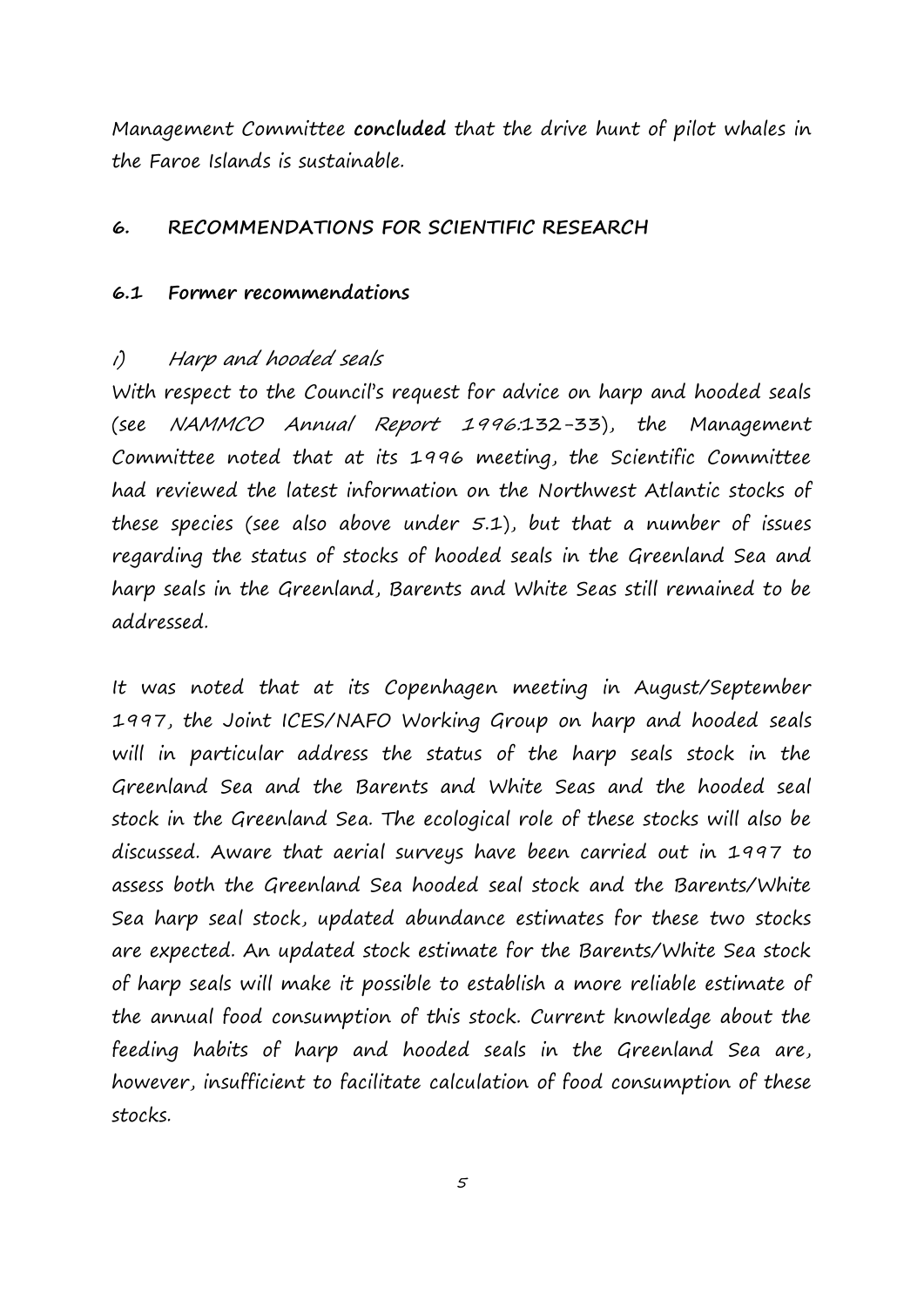In anticipation of the Scientific Committee review of this research in early 1998, the Management Committee **agreed** to return to this matter at its next meeting.

ii) Monitoring of stocks and trends in stocks of marine mammals in the North Atlantic

The Management Committee **recommended** that the Scientific Committee continues its work to monitor stock levels and trends in all stocks of marine mammals in the North Atlantic in accordance with previous recommendations (see NAMMCO Annual Report <sup>1996</sup>:131-132). In this context the Management Committee **recommended** that the Scientific Committee be encouraged to prioritize calculation of the abundance of species covered by NASS-95, in particular those species presently harvested and species considered to be important with respect to interactions with fisheries.

## **6.2 New recommendations for scientific research**

The Management Committee agreed to make the following further recommendations for scientific research:

## **6.2.1 Stocks/species**

## i) Harbour porpoise

The Management Committee noted that the harbour porpoise is common to all NAMMCO member countries, and that the extent of current research activities and expertise in member countries and elsewhere across the North Atlantic would provide an excellent basis for undertaking a comprehensive assessment of the species throughout its range. The Management Committee **recommended** that the Scientific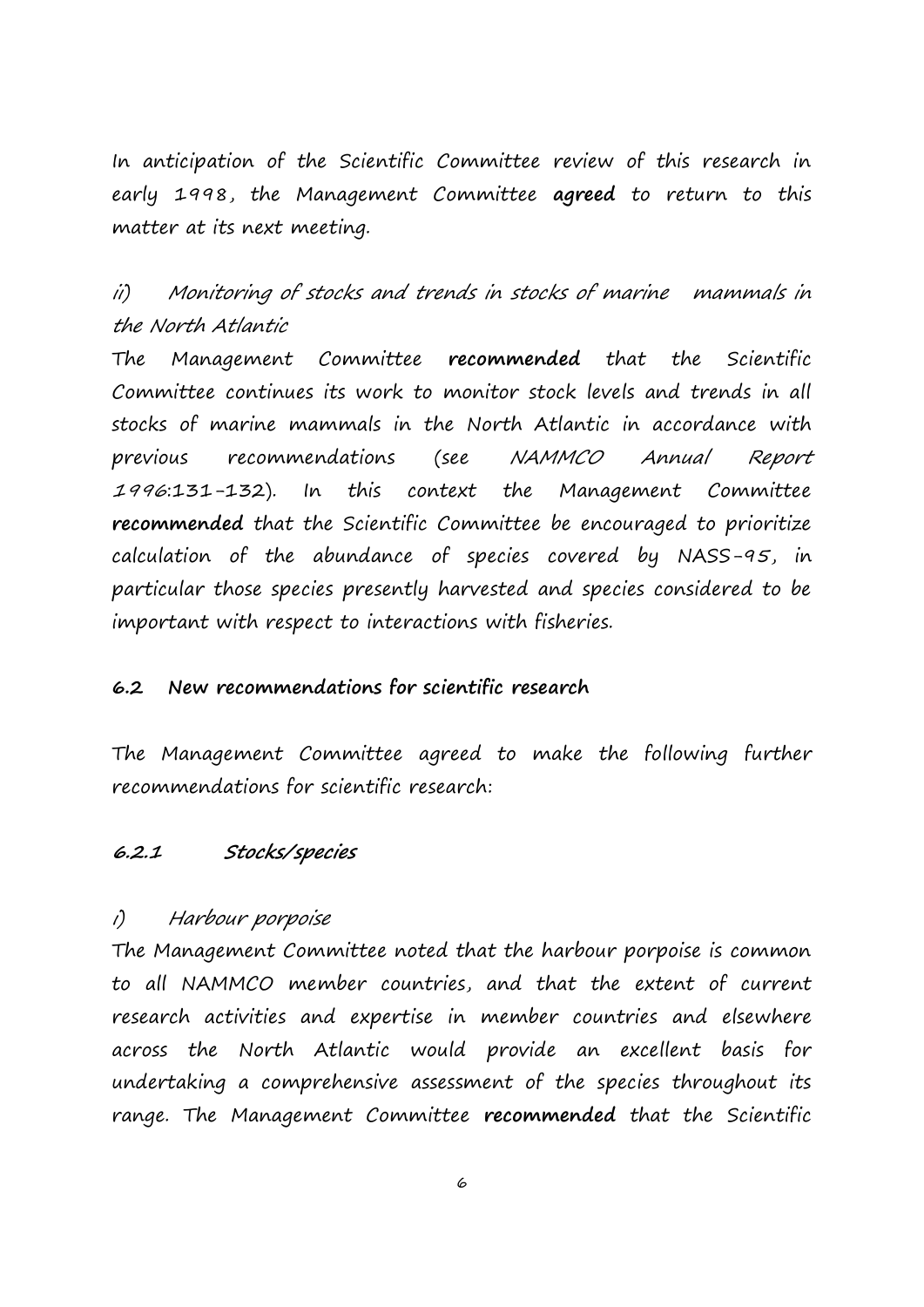Committee be requested to perform such an assessment, which might include distribution and abundance, stock identity, biological parameters, ecological interaction, pollutants, removals and sustainability of removals.

# ii) Ringed seal

The Management Committee **recommended** that the Scientific Committee be requested to advise on what scientific studies need to be completed to evaluate the effects of changed levels of removals of ringed seals in West and East Greenland.

# iii) Narwhal and beluga

The Management Committee **recommended** that the Scientific Committee examine the population status of narwhals and belugas (white whales) throughout the North Atlantic.

# **6.2.2 Marine mammals/fisheries interactions:**

i) The Management Committee encourages scientific work that leads to a better understanding of interactions between marine mammals and commercially exploited marine resources, and **recommended** that the Scientific Committee periodically review and update available knowledge in this field.

ii) The Management Committee **recommended** that NAMMCO member countries study the ecological interaction between dolphin species (e.g., Lagenorhynchus spp.) and fisheries, with the view to future assessments of such interactions.

iii) The Management Committee **recommended** that special attention be paid to studies related to competition and the economic aspects of marine mammal-fisheries interactions.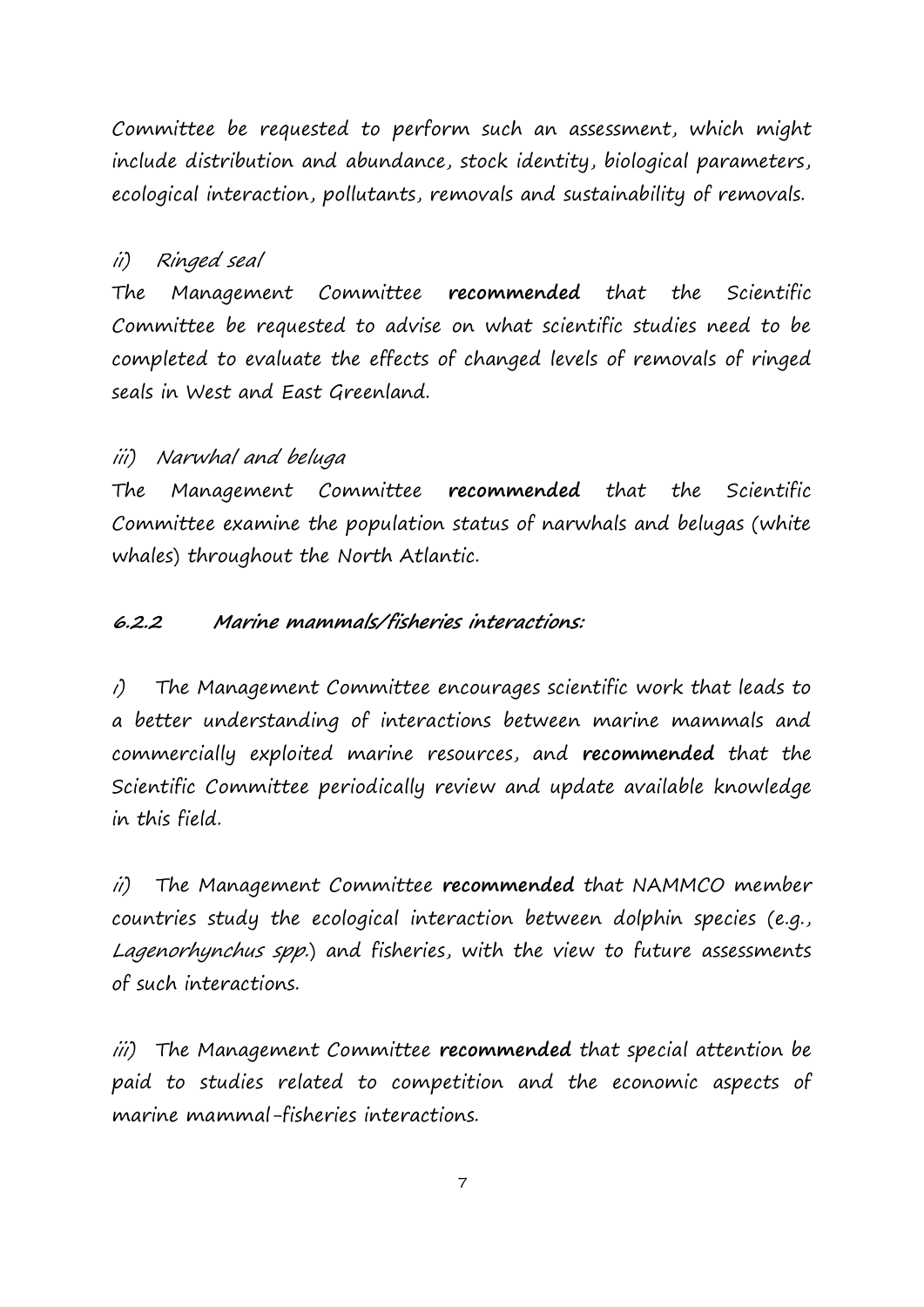## **6.3 Priority of recommendations**

The Management Committee discussed the work load for the Scientific Committee related to the above recommendations, and **recommended** that prior to the next meeting of the Management Committee, the Scientific Committee should pay special attention to the following of the above recommendations:

Harp and hooded seals  $(6.1 \t{i})$ ; harbour porpoise  $(6.2.1 \t{i})$ , ringed seals (6.2.1 ii)), and studies related to competition and economic aspects of marine mammal-fisheries interactions (6.2.2 *iii*)). The Scientific Committee should draw on all relevant expertise to this end.

The Management Committee noted that the recommendation under 6.2.2 ii) with respect to interactions between dolphin species and fisheries is directed to member countries.

## **7. IMPLEMENTATION OF THE JOINT NAMMCO CONTROL SCHEME**

The Chairman referred to the Council's decision at its last meeting to adopt the Joint NAMMCO Control Scheme for the Hunting of Marine Mammals (as contained in the NAMMCO Annual Report 1996: 69-75), and noted that according to Section C of the Control Scheme, "it was the intention of the member countries to implement the Scheme or parts thereof at the beginning of the hunting season in 1997."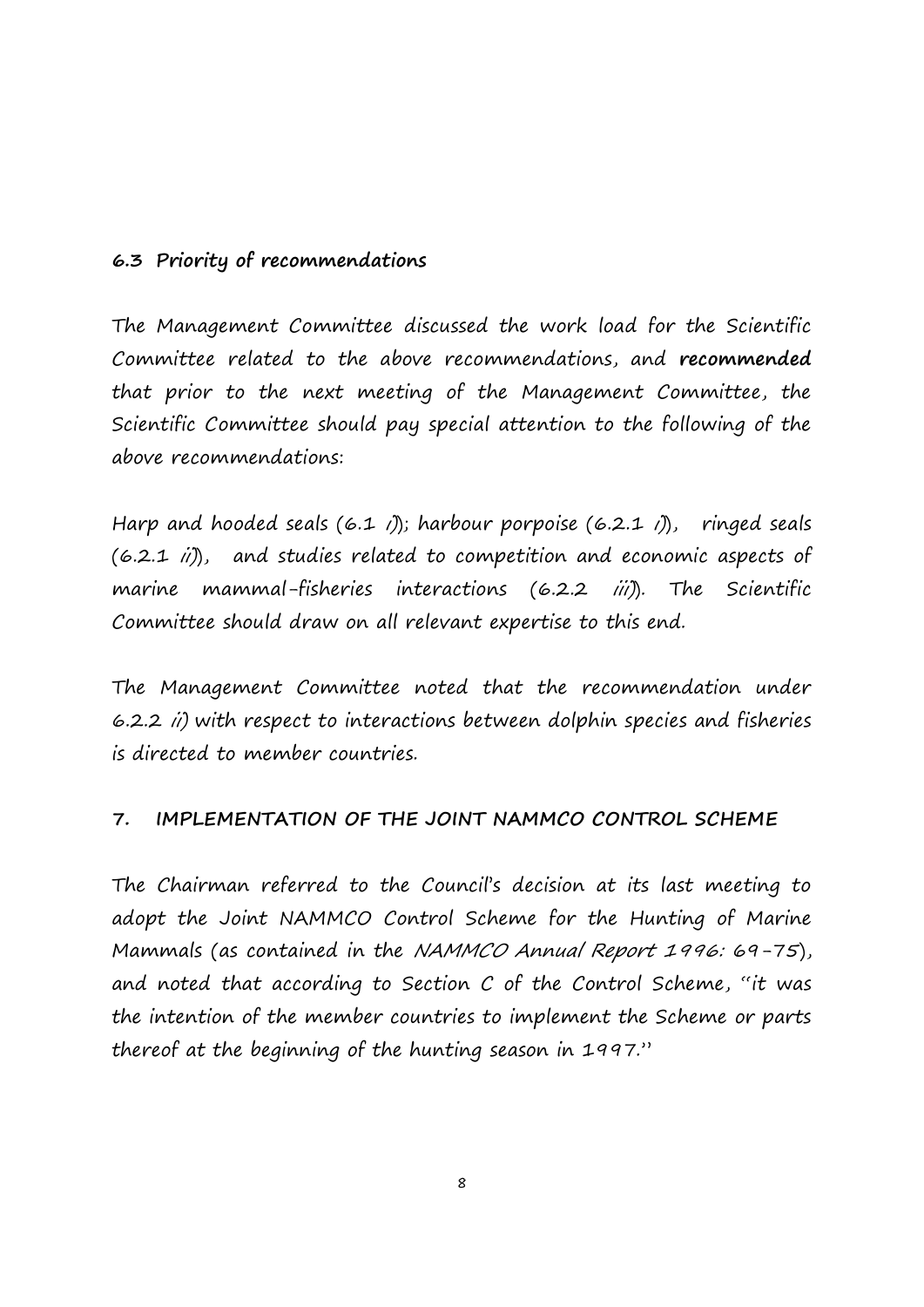# **7.1 Implementation of Section A - Common elements for national inspection schemes for coastal whaling**

The Chairman requested updates from members of the Management Committee in relation to progress in implementing Part A of the Joint Control Scheme - Common elements for national inspection schemes for coastal whaling in NAMMCO member countries.

With respect to the Faroe Islands and Iceland, it was noted that there were not at present any whaling activities carried out in these countries of the type to which provisions under Section A applied, i.e. hunting of whales from vessels with a harpoon gun.

Greenland reported that although there had been some delays in implementing revised regulations in accordance with Section A of the Joint Control Scheme, Greenland Home Rule authorities were currently preparing a new directive in connection with the hunting of large whales from vessels using a harpoon gun.

Norway reported on national measures with respect to inspection of Norwegian minke whaling and sealing operations, in which an inspector is present on board each vessel. It was also reported that a new mechanism for electronic surveillance of whaling activities (cf. Joint Control Scheme, article A.3.3) was currently being examined.

# **7.2 Implementation of Section B - International Observation Scheme**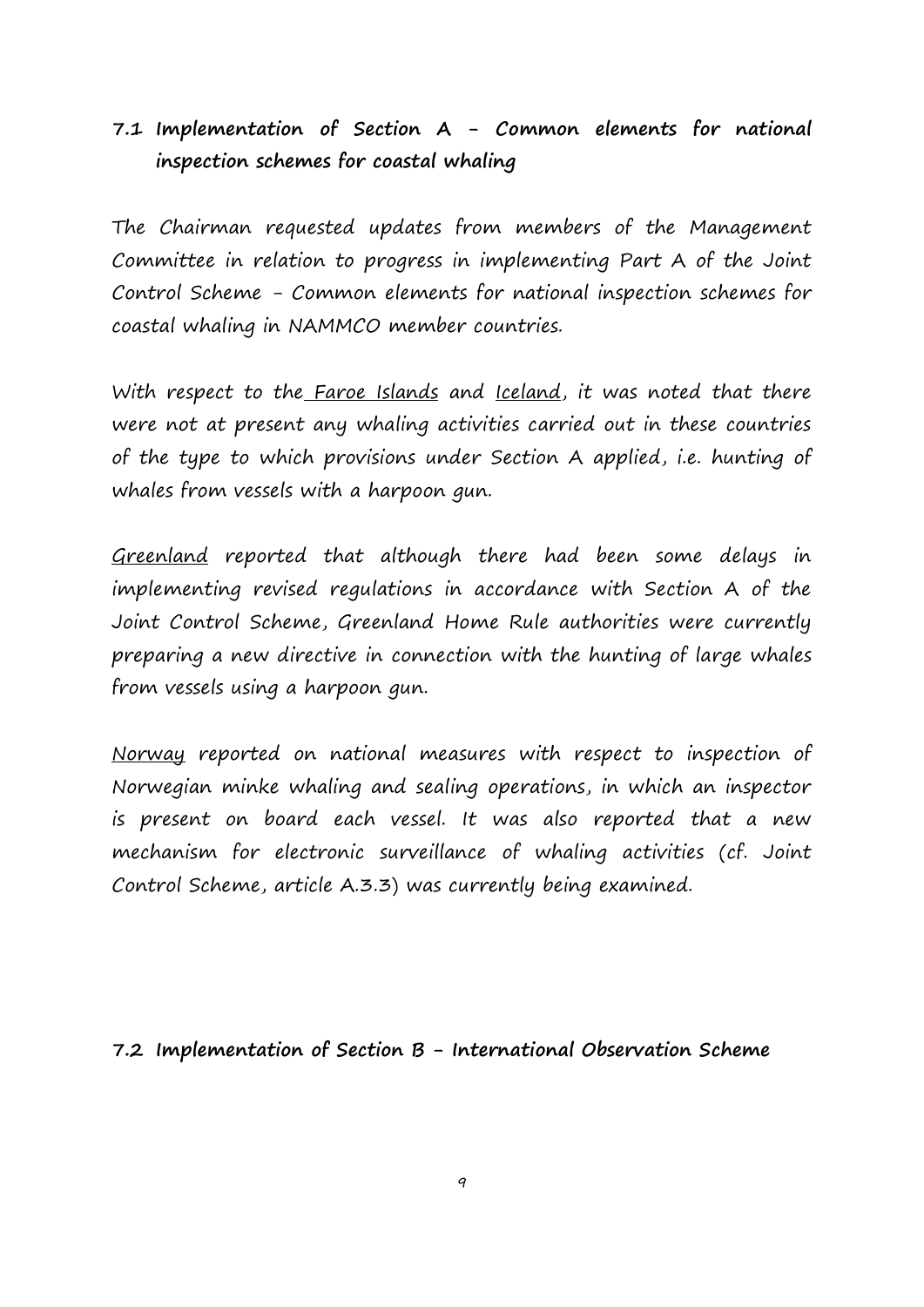The Chairman noted that according to Section C of the Control Scheme, as adopted by the Council in 1996, further work on necessary guidelines for implementation of Section B -International Observation Scheme was to be undertaken by the Management Committee.

The Chairman referred to NAMMCO/7/MC/3, the Report of the Working Group on Inspection and Observation (5-7 November 1996), which contained as Appendix 3 the Guidelines to Section B of the Joint NAMMCO Control Scheme. It was noted that the Management Committee had instructed the Working Group to develop these guidelines, and that they had been adopted by the Management Committee by correspondence in February 1997.

The Management Committee **recommended** that the International Observation Scheme be implemented in 1998, according to the adopted guidelines and the specified procedures for planning the scope of observation activities and appointing observers. It was further **recommended** that an amount of NOK 120,000 be allocated for the Scheme in 1998. It was also noted in this connection that according to article B.7 of the Joint NAMMCO Control Scheme, the possibility also exists for different arrangements for covering costs related to the activities of NAMMCO observers, which can be agreed between NAMMCO and the country sending the observer.

The Management Committee drew the Council's attention to the fact that, as a result of the recommendation to implement the Observation Scheme in 1998, funds already allocated for the implementation of the Scheme in 1997 would not now be used in this financial year.

The Management Committee also **agreed** to request the Working Group on Inspection and Observation to complete the outstanding practical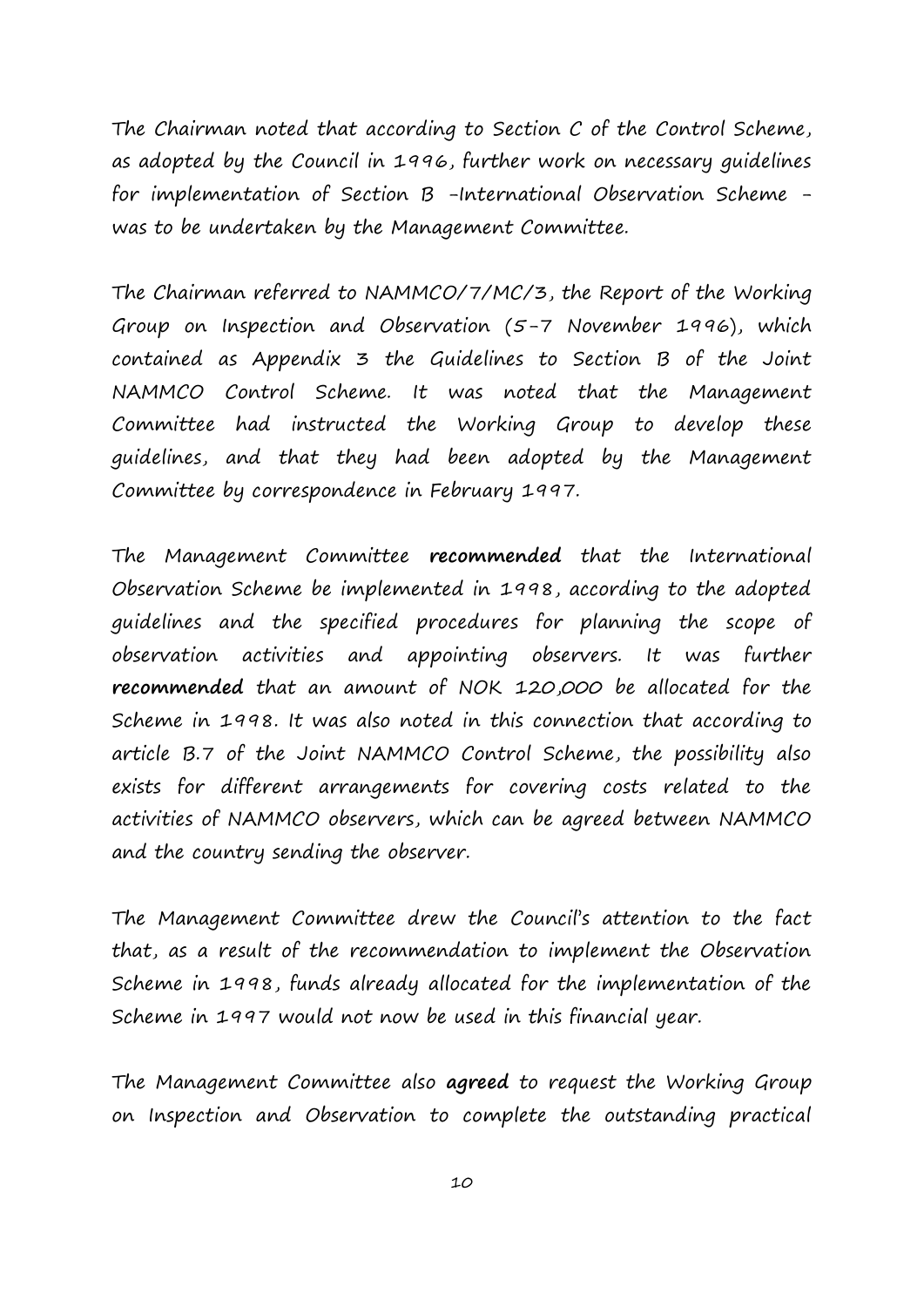documentation for observers, drafts of which had been prepared by the Secretariat.

Finally, the Management Committee stressed the need for the Secretariat to maintain active consultation with the relevant authorities in member countries when developing proposals for the scope and range of observation activities.

## **8. RULES OF PROCEDURE**

The Management Committee **recommended** an amendment in the Rules of Procedure under Article IV, paragraphs a), b) and c) with respect to specified deadlines for the development, circulation and amendment of the Committee's agenda prior to its meetings. These would now read 45 days, 30 days and 15 days respectively. It was noted that this amendment was proposed for practical reasons related to the Secretariat's coordination of preparations for meetings.

## **9. ANY OTHER BUSINESS**

## i) Information on marine mammal management and utilisation

The Management Committee noted the value of having an updated overview of marine mammal utilisation and management in member countries in the context of its deliberations. It was therefore **recommended** that National Progress Reports submitted to the Scientific Committee each year should also be available to the Management Committee, and that these should contain information on annual catch levels, as well as research activities and management measures.

The Management Committee **recommended** that Canada and Russia be invited to provide NAMMCO with similar information on catch levels and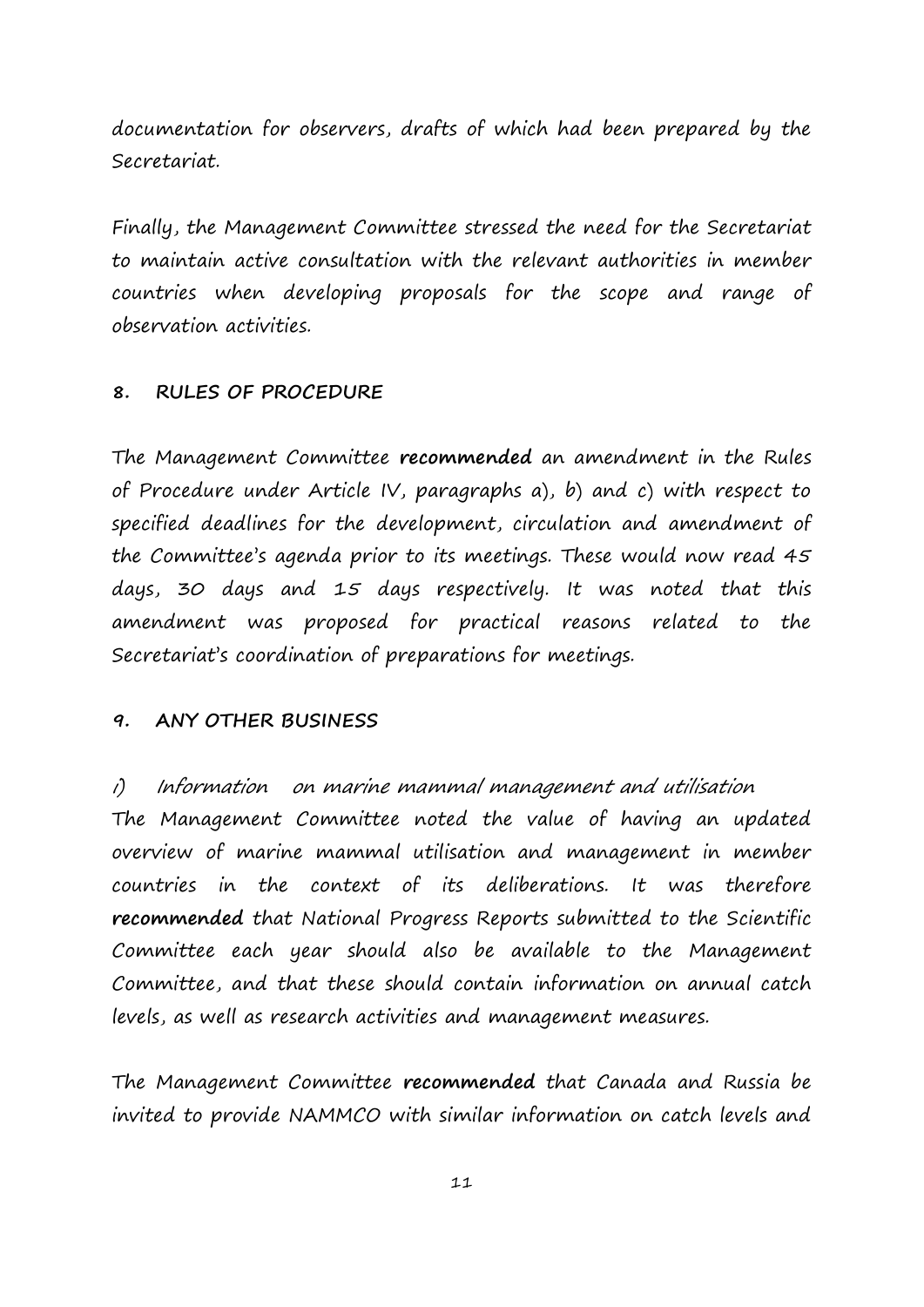management strategies with respect to shared stocks of marine mammals.

## ii) By-catches of marine mammals

The Management Committee noted the duties of States under article 61.4 of UNCLOS in respect of by-catches and **agreed** to establish a Working Group to consider how this matter could be addressed at its next meeting.

### **10. ADOPTION OF REPORT**

A draft report of the Management Committee was reviewed and adopted on 30 May 1997 and finalised by correspondence in June 1997.

## **11. LIST OF DOCUMENTS**

*Management Committee*:

| NAMMCO/7/MC/2 | Agenda                                                         |
|---------------|----------------------------------------------------------------|
| NAMMCO/7/MC/3 | Report of the Fifth Meeting of the Working Group on Inspection |
|               | and Observation (Copenhagen, November 1996) including as       |
|               | Appendix 3 the Guidelines to Section B - International         |
|               | Observation Scheme - of the Joint NAMMCO Control Scheme.       |
| NAMMCO/7/MC/4 | Rules of Procedure for the Management Committee                |
|               |                                                                |
| Council:      |                                                                |
|               |                                                                |

NAMMCO/7/6 Report of the Scientific Committee

### **REFERENCES**

NAMMCO Annual Report 1996. North Atlantic Marine Mammal Commission, Tromsø, 1997 227pp.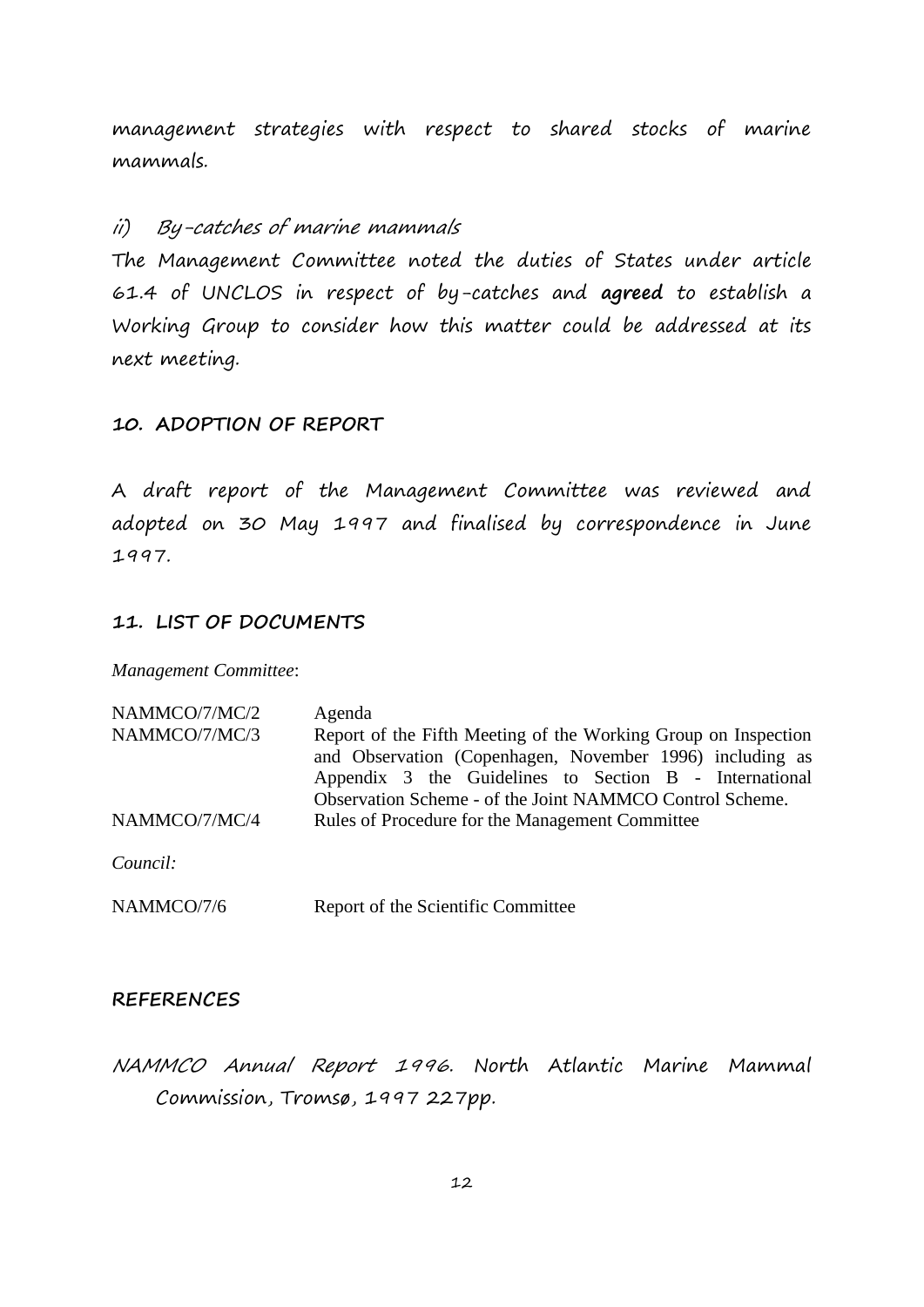### Appendix 1

### **AGENDA**

- 1. Chairman's opening remarks
- 2. Adoption of agenda
- 3. Appointment of rapporteur
- 4. Matters arising from the Scientific Committee
- 5. Proposals for conservation and management
	- 5.1 Earlier proposals
	- 5.1 New proposals
- 6. Recommendations for scientific research
	- 6.1 Recommendations from the Scientific Committee
	- 6.2 Other recommendations
	- 6.3 Establishment of drafting group for scientific recommendations
- 7. Implementation of the Joint NAMMCO Control Scheme
- 8. Rules of Procedure for the Management Committee
- 9. Any other business
- 10. Adoption of report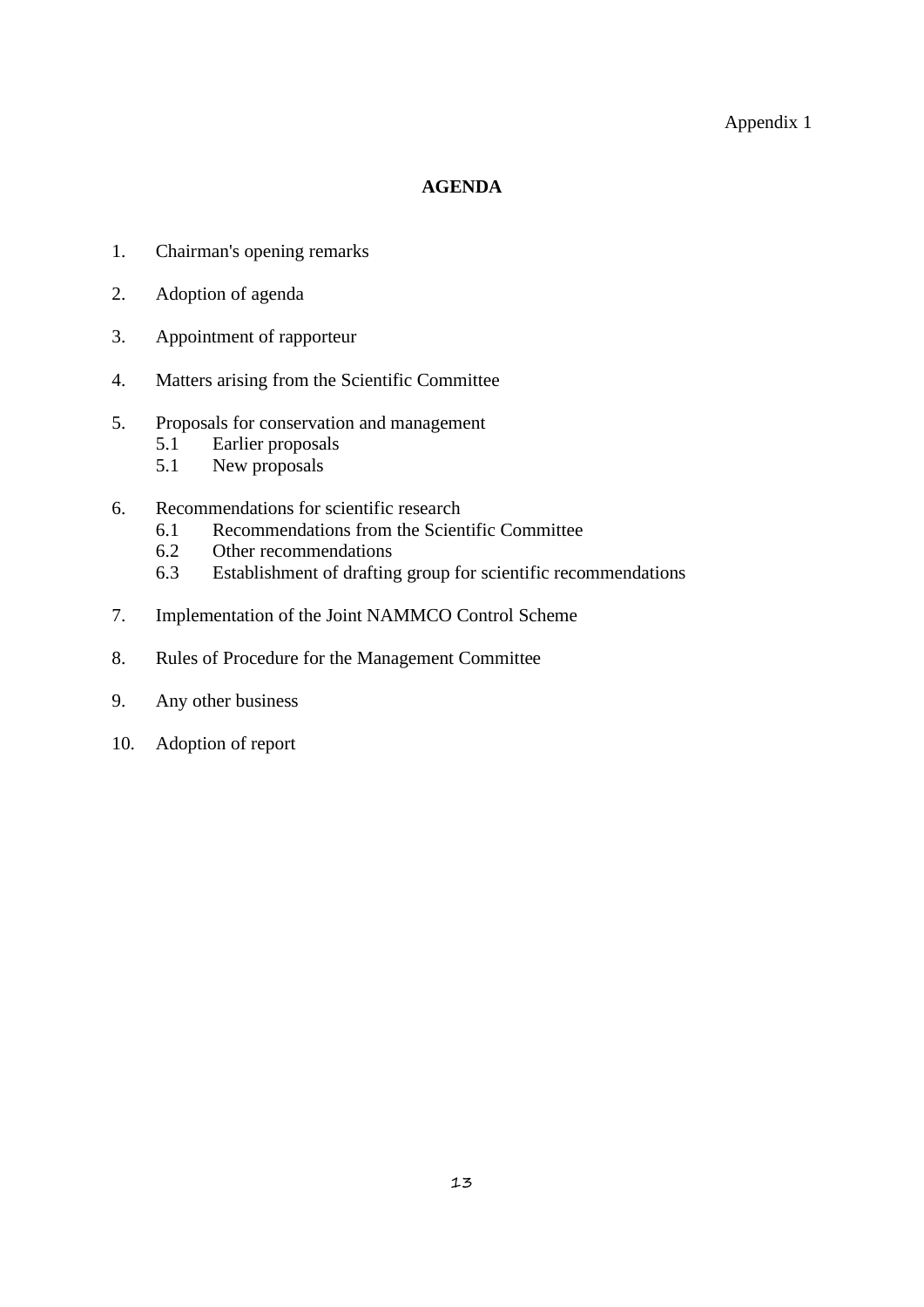#### **LIST OF PROPOSALS FOR CONSERVATION AND MANAGEMENT**

(Up to and including NAMMCO/7 - 1997)

#### *Northern bottlenose whale*

The Management Committee discussed the advice of the Scientific Committee on the status of the northern bottlenose whale and noted that this was the first conclusive analysis on which management of the northern bottlenose whale could be based.

The Management Committee accepted that the population trajectories indicated that the traditional coastal drive hunt in the Faroe Islands did not have any noticeable effect on the stock and that removals of fewer than 300 whales a year were not likely to lead to a decline in the stock (*NAMMCO Annual Report 1995*: 48)

#### *Atlantic walrus*

The Management Committee examined the advice of the Scientific Committee on Atlantic Walrus and noted the apparent decline which the Scientific Committee identified in respect to "functional" stocks of walrus of Central West Greenland and Baffin Bay.

While recognizing the over all priority of further work to clarify and confirm the delineation and abundance of walrus stocks in the North Atlantic area, the Management Committee recommends that Greenland take appropriate steps to arrest the decline of walrus along its west coast.

Taking into account the views of the Scientific Committee that the Baffin Bay walrus stock is jointly shared with Canada and that the West Greenland stock might be shared, the Management Committee encourages Canada to consider working cooperatively with Greenland to assist in the achievement of these objectives (*NAMMCO Annual Report 1995*: 49).

#### *Ringed seal*

The Management Committee noted the conclusions of the Scientific Committee on the assessment of ringed seals in the North Atlantic, which had been carried out through the Scientific Committee Working Group on Ringed Seals. In particular, the Management Committee noted that three geographical areas had been identified for assessing the status of ringed seals, and that abundance estimates were only available for Area 1 (defined by Baffin Bay, Davis Strait, eastern Hudson Strait, Labrador Sea, Lancaster, Jones and Smith sounds see *NAMMCO Annual Report 1996*:149 (Fig.1)).

While recognising the necessity for further monitoring of ringed seal removals in Area 1, the Management Committee endorsed the Scientific Committee's conclusions that present removals of ringed seals in Area 1 can be considered sustainable (*NAMMCO Annual Report 1996*: 81).

#### *Harp seals in the Northwest Atlantic*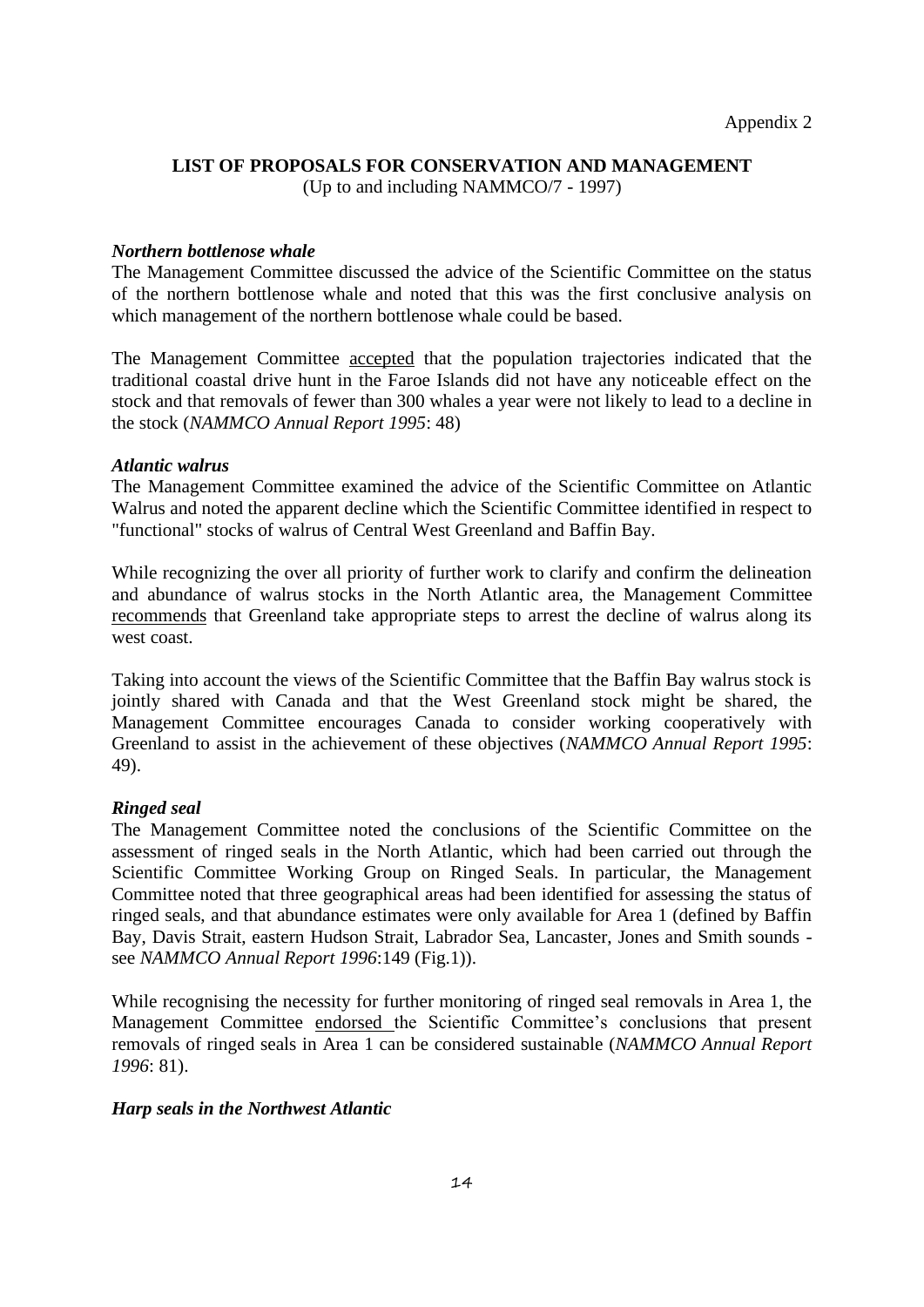The Management Committee noted that a new abundance estimate for Northwest Atlantic harps seals of 4.8 million was available, based on a pup production estimate for 1994 of 702,900. The Management Committee also noted the conclusion that the Northwest Atlantic population of harp seals has been growing at a rate of 5% per year since 1990, and that the 1996 population was estimated to be 5.1 million, with a calculated replacement yield of 287,000.

The Management Committee concluded that catch levels of harp seals in Greenland and Canada from 1990 to 1995 were well below the calculated replacement yields in this period (*NAMMCO Annual Report 1996*: 81).

### *Hooded seals in the Northwest Atlantic*

Noting the Scientific Committee's review of available analyses of hooded seal pup production, which recognised that calculations are dependent on the particular rate of pup mortality used, as well as the harvest regimes, the Management Committee concluded that present catches of hooded seals in the Northwest Atlantic (1990-1995) were below the estimated replacement yields of 22,900 calculated for a harvest of pups only, and 11,800 calculated for a harvest of 1-year and older animals only (*NAMMCO Annual Report 1996*: 81-82).

# **Long-finned pilot whales**

The Faroe Islands informed the Management Committee of their wish to continue to utilise pilot whales in an opportunistic manner as has been done for centuries. Catches of pilot whales may vary from year to year and total allowable catches are not considered appropriate for this form of hunt. In some years catches may exceed 2,000 whales, and in other years they may be much smaller, while the average annual catch since 1971 (1971-96) has been c. 1,400.

The Management Committee noted the findings and conclusions of the Scientific Committee, through its review of the ICES Study Group Report and the analysis of data from NASS-95 with respect to the status of long-finned pilot whales in the North Atlantic ( NAMMCO/7/6 pp. 13-17), which also confirmed that the best available abundance estimate of pilot whales in the Central and Northeast Atlantic is 778,000. With respect to stock identity it was noted that there is more than one stock throughout the entire North Atlantic, while the two extreme hypotheses